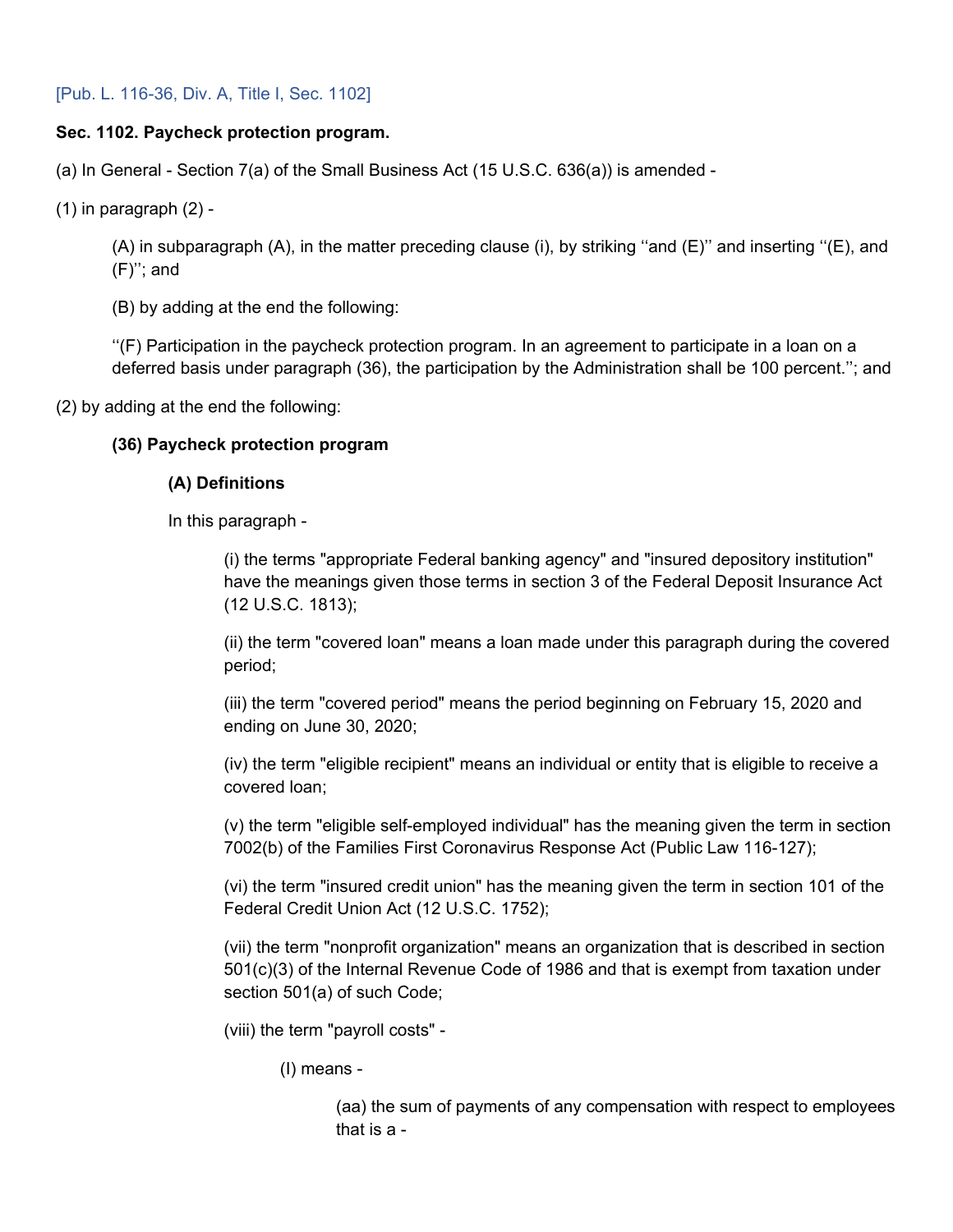(AA) salary, wage, commission, or similar compensation;

(BB) payment of cash tip or equivalent;

(CC) payment for vacation, parental, family, medical, or sick leave;

(DD) allowance for dismissal or separation;

(EE) payment required for the provisions of group health care benefits, including insurance premiums;

(FF) payment of any retirement benefit; or

(GG) payment of State or local tax assessed on the compensation of employees; and

(bb) the sum of payments of any compensation to or income of a sole proprietor or independent contractor that is a wage, commission, income, net earnings from self-employment, or similar compensation and that is in an amount that is not more than \$100,000 in 1 year, as prorated for the covered period; and

(II) shall not include -

(aa) the compensation of an individual employee in excess of an annual salary of \$100,000, as prorated for the covered period;

(bb) taxes imposed or withheld under chapters 21, 22, or 24 of the Internal Revenue Code of 1986 during the covered period;

(cc) any compensation of an employee whose principal place of residence is outside of the united states;

(dd) qualified sick leave wages for which a credit is allowed under section 7001 of the families first coronavirus response act (Public Law 116-127); or

(ee) qualified family leave wages for which a credit is allowed under section 7003 of the families first coronavirus response act (Public Law 116-127); and

(ix) the term "veterans organization" means an organization that is described in section 501(c)(19) of the Internal Revenue Code that is exempt from taxation under section 501(a) of such Code.

# **(B) Paycheck protection loans**

Except as otherwise provided in this paragraph, the Administrator may guarantee covered loans under the same terms, conditions, and processes as a loan made under this subsection.

# **(C) Registration of loans**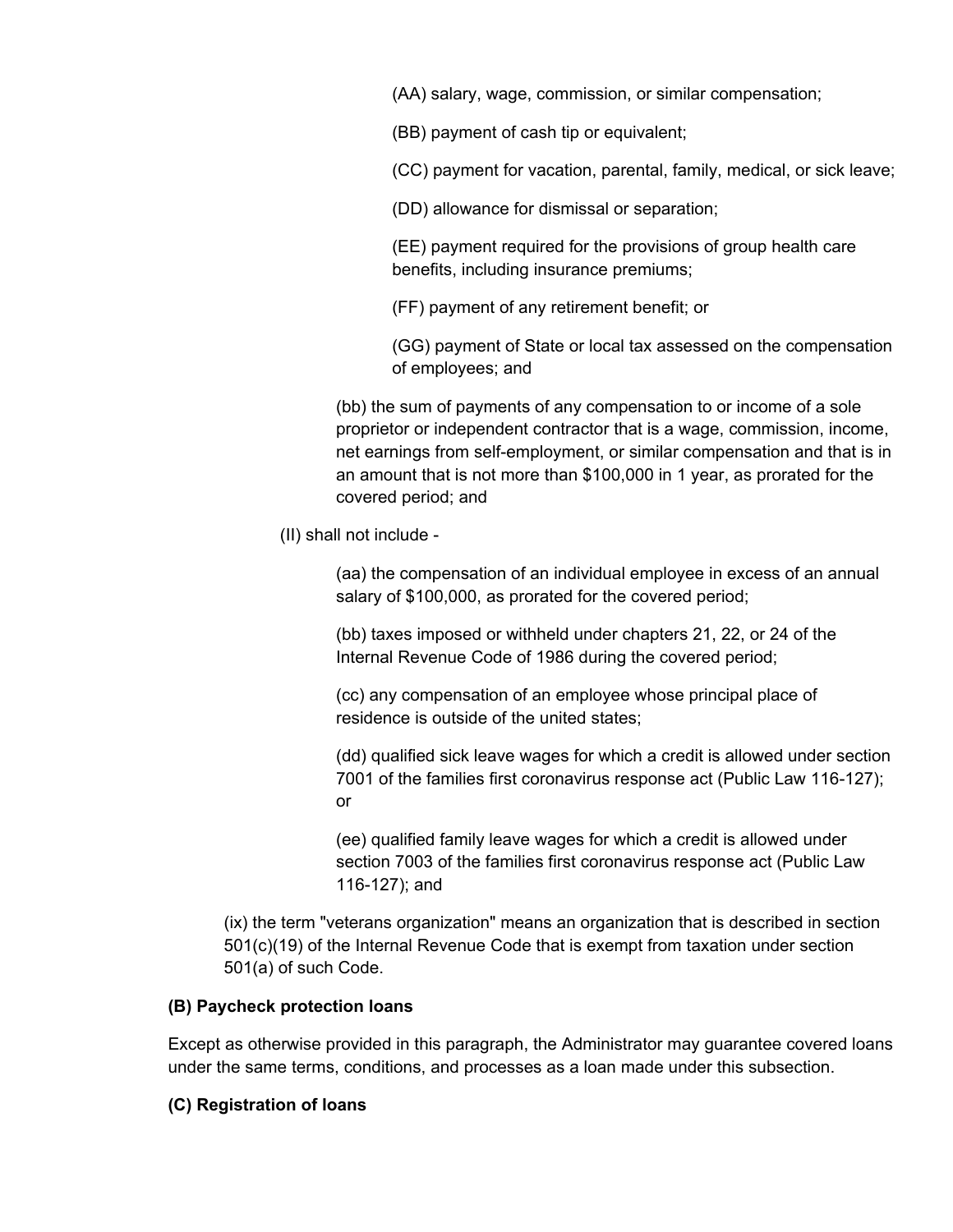Not later than 15 days after the date on which a loan is made under this paragraph, the Administration shall register the loan using the TIN (as defined in section 7701 of the Internal Revenue Code of 1986) assigned to the borrower.

### **(D) Increased eligibility for certain small businesses and organizations**

(i) *In general*. During the covered period, in addition to small business concerns, any business concern, nonprofit organization, veterans organization, or Tribal business concern described in section 31(b)(2)(C) shall be eligible to receive a covered loan if the business concern, nonprofit organization, veterans organization, or Tribal business concern employs not more than the greater of -

(I) 500 employees; or

(II) if applicable, the size standard in number of employees established by the Administration for the industry in which the business concern, nonprofit organization, veterans organization, or Tribal business concern operates.

(ii) *Inclusion of sole proprietors, independent contractors, and eligible self-employed individuals*

(I) *In general*. During the covered period, individuals who operate under a sole proprietorship or as an independent contractor and eligible self-employed individuals shall be eligible to receive a covered loan.

(II) *Documentation*. An eligible self-employed individual, independent contractor, or sole proprietorship seeking a covered loan shall submit such documentation as is necessary to establish such individual as eligible, including payroll tax filings reported to the Internal Revenue Service, Forms 1099-MISC, and income and expenses from the sole proprietorship, as determined by the Administrator and the Secretary.

(iii) *Business concerns with more than 1 physical location*. During the covered period, any business concern that employs not more than 500 employees per physical location of the business concern and that is assigned a North American Industry Classification System code beginning with 72 at the time of disbursal shall be eligible to receive a covered loan.

(iv) *Waiver of affiliation rules*. During the covered period, the provisions applicable to affiliations under section 121.103 of title 13, Code of Federal Regulations, or any successor regulation, are waived with respect to eligibility for a covered loan for -

(I) any business concern with not more than 500 employees that, as of the date on which the covered loan is disbursed, is assigned a North American Industry Classification System code beginning with 72;

(II) any business concern operating as a franchise that is assigned a franchise identifier code by the Administration; and

(III) any business concern that receives financial assistance from a company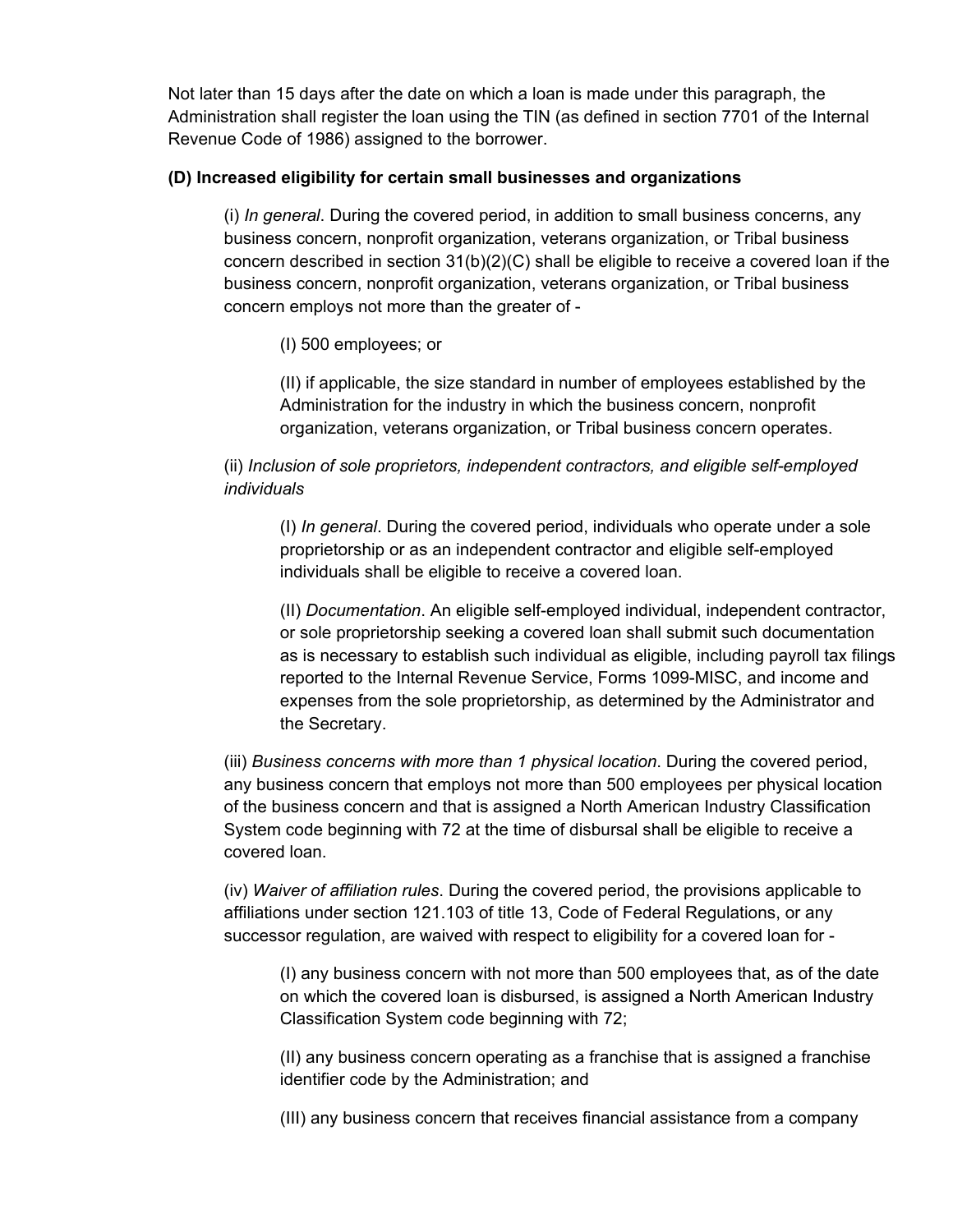licensed under section 301 of the Small Business Investment Act of 1958 (15 U.S.C. 681).

(v) *Employee*. For purposes of determining whether a business concern, nonprofit organization, veterans organization, or Tribal business concern described in section  $31(b)(2)(C)$  employs not more than 500 employees under clause (i)(I), the term "employee" includes individuals employed on a full-time, part-time, or other basis.

(vi) *Affiliation*. The provisions applicable to affiliations under section 121.103 of title 13, Code of Federal Regulations, or any successor thereto, shall apply with respect to a nonprofit organization and a veterans organization in the same manner as with respect to a small business concern.

### **(E) Maximum loan amount**

During the covered period, with respect to a covered loan, the maximum loan amount shall be the lesser of -

(i)

(I) the sum of -

(aa) the product obtained by multiplying -

(AA) the average total monthly payments by the applicant for payroll costs incurred during the 1-year period before the date on which the loan is made, except that, in the case of an applicant that is seasonal employer, as determined by the Administrator, the average total monthly payments for payroll shall be for the 12-week period beginning February 15, 2019, or at the election of the eligible recipient, March 1, 2019, and ending June 30, 2019; by

(BB) 2.5; and

(bb) the outstanding amount of a loan under subsection (b)(2) that was made during the period beginning on January 31, 2020 and ending on the date on which covered loans are made available to be refinanced under the covered loan; or

(II) if requested by an otherwise eligible recipient that was not in business during the period beginning on February 15, 2019 and ending on June 30, 2019, the sum of -

(aa) the product obtained by multiplying -

(AA) the average total monthly payments by the applicant for payroll costs incurred during the period beginning on January 1, 2020 and ending on February 29, 2020; by

(BB) 2.5; and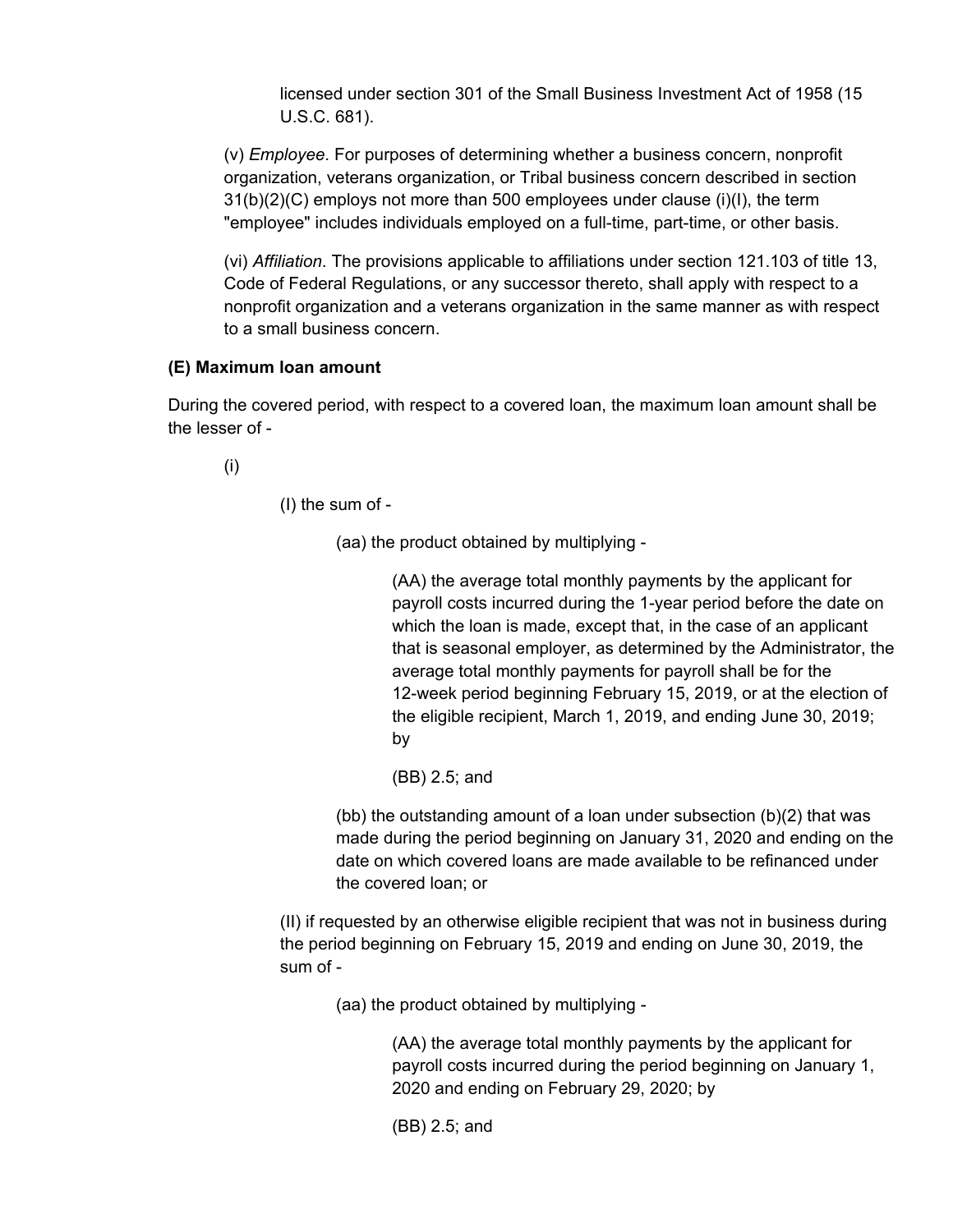(bb) the outstanding amount of a loan under subsection (b)(2) that was made during the period beginning on January 31, 2020 and ending on the date on which covered loans are made available to be refinanced under the covered loan; or

(ii) \$10,000,000.

# **(F) Allowable uses of covered loans**

(i) *In general*. During the covered period, an eligible recipient may, in addition to the allowable uses of a loan made under this subsection, use the proceeds of the covered loan for -

(I) payroll costs;

(II) costs related to the continuation of group health care benefits during periods of paid sick, medical, or family leave, and insurance premiums;

(III) employee salaries, commissions, or similar compensations;

(IV) payments of interest on any mortgage obligation (which shall not include any prepayment of or payment of principal on a mortgage obligation);

(V) rent (including rent under a lease agreement);

(VI) utilities; and

(VII) interest on any other debt obligations that were incurred before the covered period.

### (ii) *Delegated authority*

(I) *In general*. For purposes of making covered loans for the purposes described in clause (i), a lender approved to make loans under this subsection shall be deemed to have been delegated authority by the Administrator to make and approve covered loans, subject to the provisions of this paragraph.

(II) *Considerations*. In evaluating the eligibility of a borrower for a covered loan with the terms described in this paragraph, a lender shall consider whether the borrower -

(aa) was in operation on February 15, 2020; and

(bb)

(AA) had employees for whom the borrower paid salaries and payroll taxes; or

(BB) paid independent contractors, as reported on a Form 1099-MISC.

(iii) *Additional lenders*. The authority to make loans under this paragraph shall be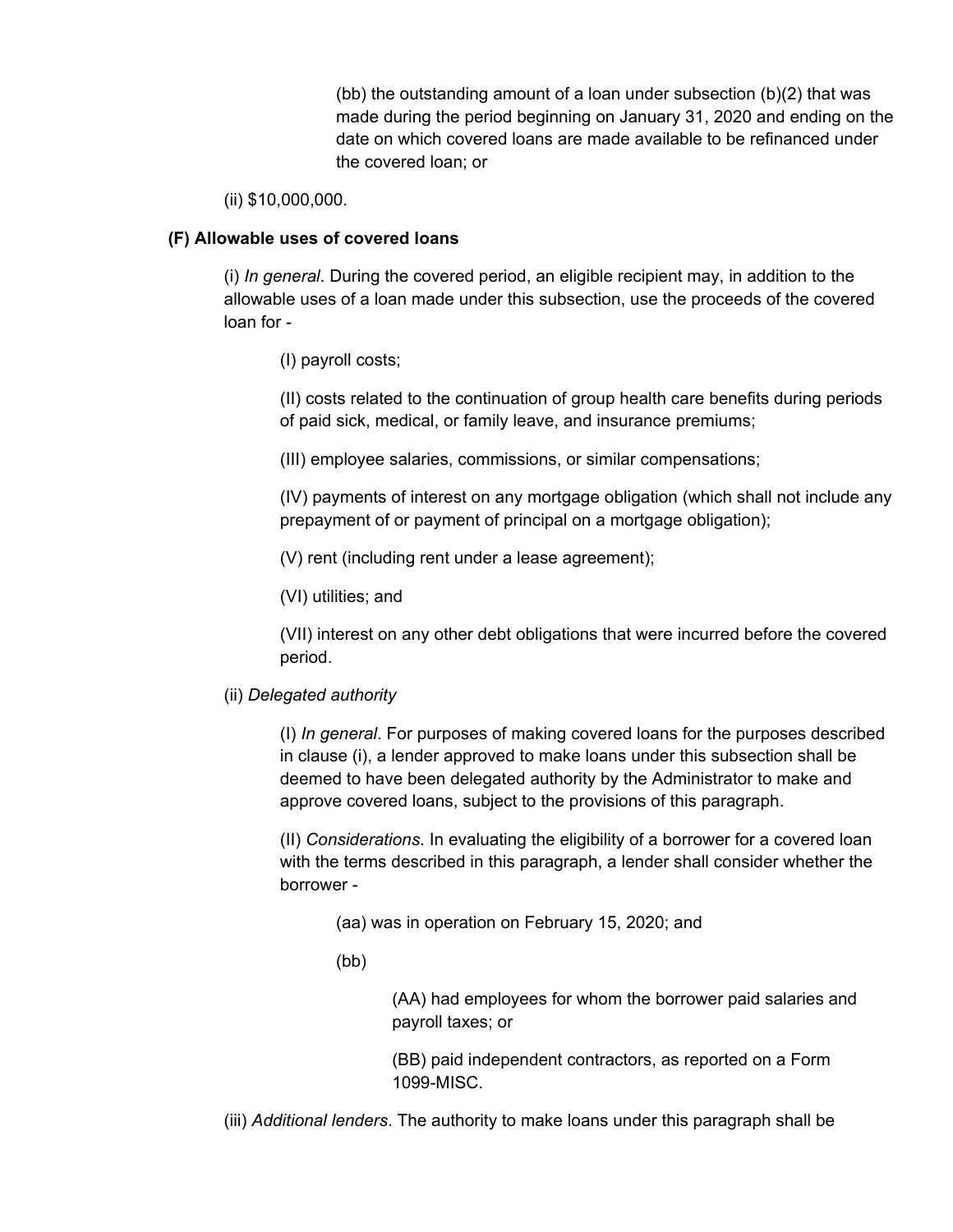extended to additional lenders determined by the Administrator and the Secretary of the Treasury to have the necessary qualifications to process, close, disburse and service loans made with the guarantee of the Administration.

(iv) *Refinance*. A loan made under subsection (b)(2) during the period beginning on January 31, 2020 and ending on the date on which covered loans are made available may be refinanced as part of a covered loan.

(v) *Nonrecourse*. Notwithstanding the waiver of the personal guarantee requirement or collateral under subparagraph (J), the Administrator shall have no recourse against any individual shareholder, member, or partner of an eligible recipient of a covered loan for nonpayment of any covered loan, except to the extent that such shareholder, member, or partner uses the covered loan proceeds for a purpose not authorized under clause (i).

### **(G) Borrower requirements**

(i) *Certification*. An eligible recipient applying for a covered loan shall make a good faith certification -

(I) that the uncertainty of current economic conditions makes necessary the loan request to support the ongoing operations of the eligible recipient;

(II) acknowledging that funds will be used to retain workers and maintain payroll or make mortgage payments, lease payments, and utility payments;

(III) that the eligible recipient does not have an application pending for a loan under this subsection for the same purpose and duplicative of amounts applied for or received under a covered loan; and

(IV) during the period beginning on February 15, 2020 and ending on December 31, 2020, that the eligible recipient has not received amounts under this subsection for the same purpose and duplicative of amounts applied for or received under a covered loan.

#### **(H) Fee waiver**

During the covered period, with respect to a covered loan -

(i) in lieu of the fee otherwise applicable under paragraph (23)(A), the Administrator shall collect no fee; and

(ii) in lieu of the fee otherwise applicable under paragraph (18)(A), the Administrator shall collect no fee.

#### **(I) Credit elsewhere**

During the covered period, the requirement that a small business concern is unable to obtain credit elsewhere, as defined in section 3(h), shall not apply to a covered loan.

#### **(J) Waiver of personal guarantee requirement**

During the covered period, with respect to a covered loan -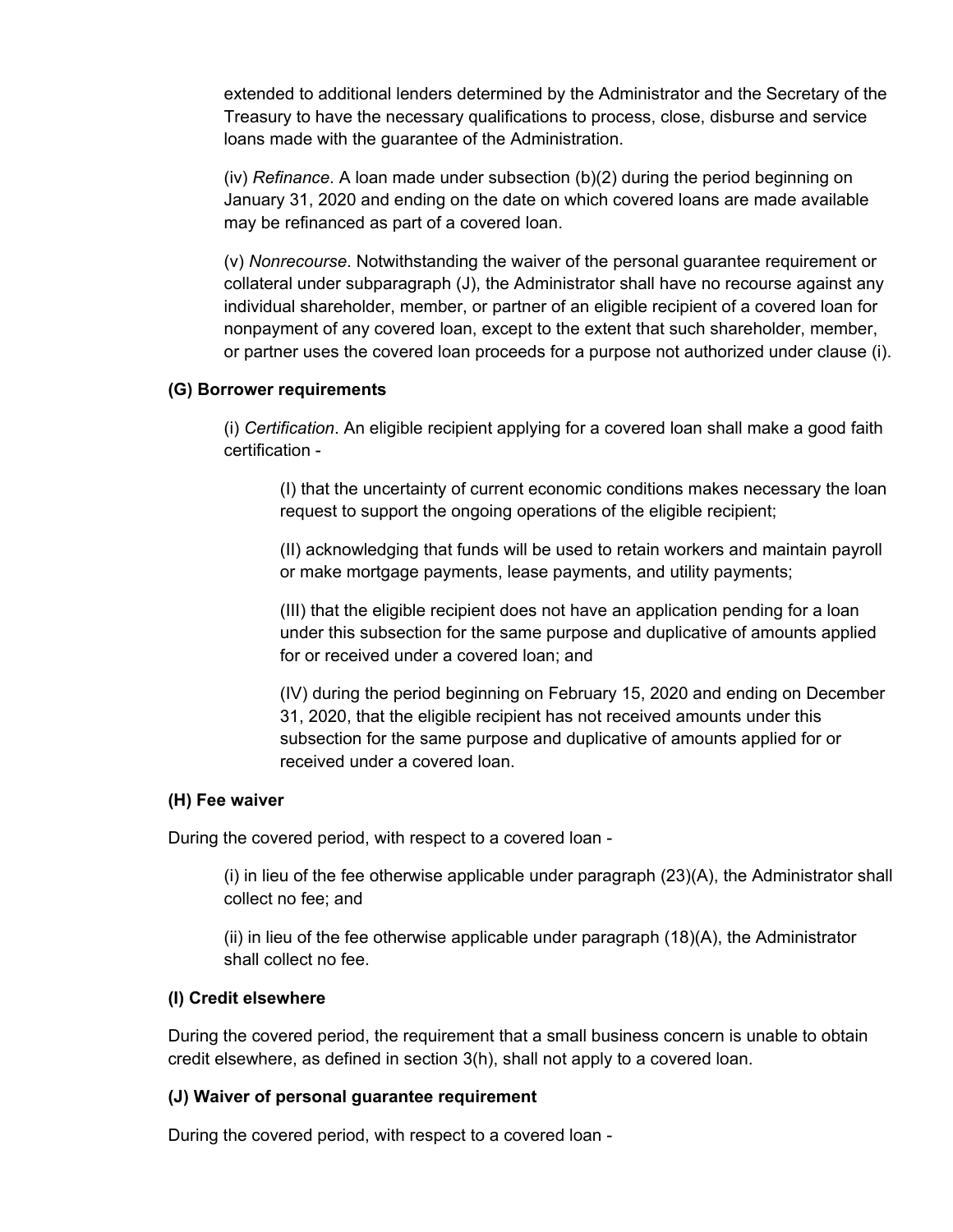(i) no personal guarantee shall be required for the covered loan; and

(ii) no collateral shall be required for the covered loan.

# **(K) Maturity for loans with remaining balance after application of forgiveness**

With respect to a covered loan that has a remaining balance after reduction based on the loan forgiveness amount under section 1106 of the CARES Act -

(i) the remaining balance shall continue to be guaranteed by the Administration under this subsection; and

(ii) the covered loan shall have a maximum maturity of 10 years from the date on which the borrower applies for loan forgiveness under that section.

# **(L) Interest rate requirements**

A covered loan shall bear an interest rate not to exceed 4 percent.

# **(M) Loan deferment**

(i) *Definition of impacted borrower*

(I) *In general*. In this subparagraph, the term "impacted borrower" means an eligible recipient that -

(aa) is in operation on February 15, 2020; and

(bb) has an application for a covered loan that is approved or pending approval on or after the date of enactment of this paragraph.

(II) *Presumption*. For purposes of this subparagraph, an impacted borrower is presumed to have been adversely impacted by COVID-19.

(ii) *Deferral*. During the covered period, the Administrator shall -

(I) consider each eligible recipient that applies for a covered loan to be an impacted borrower; and

(II) require lenders under this subsection to provide complete payment deferment relief for impacted borrowers with covered loans for a period of not less than 6 months, including payment of principal, interest, and fees, and not more than 1 year.

(iii) *Secondary market*. During the covered period, with respect to a covered loan that is sold on the secondary market, if an investor declines to approve a deferral requested by a lender under clause (ii), the Administrator shall exercise the authority to purchase the loan so that the impacted borrower may receive a deferral for a period of not less than 6 months, including payment of principal, interest, and fees, and not more than 1 year.

(iv) *Guidance*. Not later than 30 days after the date of enactment of this paragraph, the Administrator shall provide guidance to lenders under this paragraph on the deferment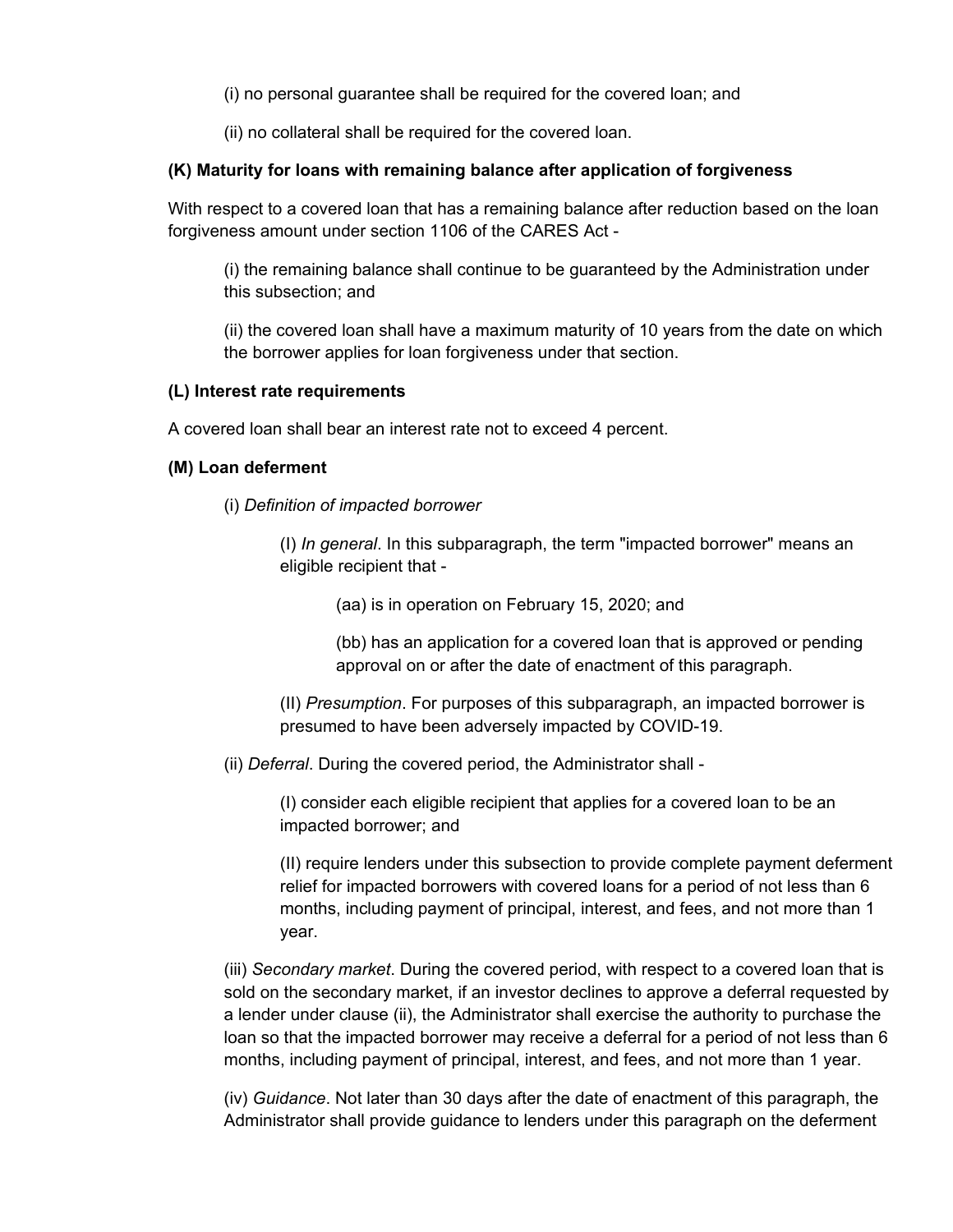process described in this subparagraph.

### **(N) Secondary market sales**

A covered loan shall be eligible to be sold in the secondary market consistent with this subsection. The Administrator may not collect any fee for any guarantee sold into the secondary market under this subparagraph.

# **(O) Regulatory capital requirements**

(i) *Risk weight*. With respect to the appropriate Federal banking agencies or the National Credit Union Administration Board applying capital requirements under their respective risk-based capital requirements, a covered loan shall receive a risk weight of zero percent.

(ii) *Temporary relief from TDR disclosures*. Notwithstanding any other provision of law, an insured depository institution or an insured credit union that modifies a covered loan in relation to COVID-19- related difficulties in a troubled debt restructuring on or after March 13, 2020, shall not be required to comply with the Financial Accounting Standards Board Accounting Standards Codification Subtopic 310-40 (Receivables - Troubled Debt Restructurings by Creditors) for purposes of compliance with the requirements of the Federal Deposit Insurance Act (12 U.S.C. 1811 et seq.), until such time and under such circumstances as the appropriate Federal banking agency or the National Credit Union Administration Board, as applicable, determines appropriate.

### **(P) Reimbursement for processing**

(i) *In general*. The Administrator shall reimburse a lender authorized to make a covered loan at a rate, based on the balance of the financing outstanding at the time of disbursement of the covered loan, of -

- (I) 5 percent for loans of not more than \$350,000;
- (II) 3 percent for loans of more than \$350,000 and less than \$2,000,000; and
- (III) 1 percent for loans of not less than \$2,000,000.

(ii) *Fee limits*. An agent that assists an eligible recipient to prepare an application for a covered loan may not collect a fee in excess of the limits established by the Administrator.

(iii) *Timing*. A reimbursement described in clause (i) shall be made not later than 5 days after the disbursement of the covered loan.

(iv) *Sense of the Senate*. It is the sense of the Senate that the Administrator should issue guidance to lenders and agents to ensure that the processing and disbursement of covered loans prioritizes small business concerns and entities in underserved and rural markets, including veterans and members of the military community, small business concerns owned and controlled by socially and economically disadvantaged individuals (as defined in section  $8(d)(3)(C)$ ), women, and businesses in operation for less than 2 years.